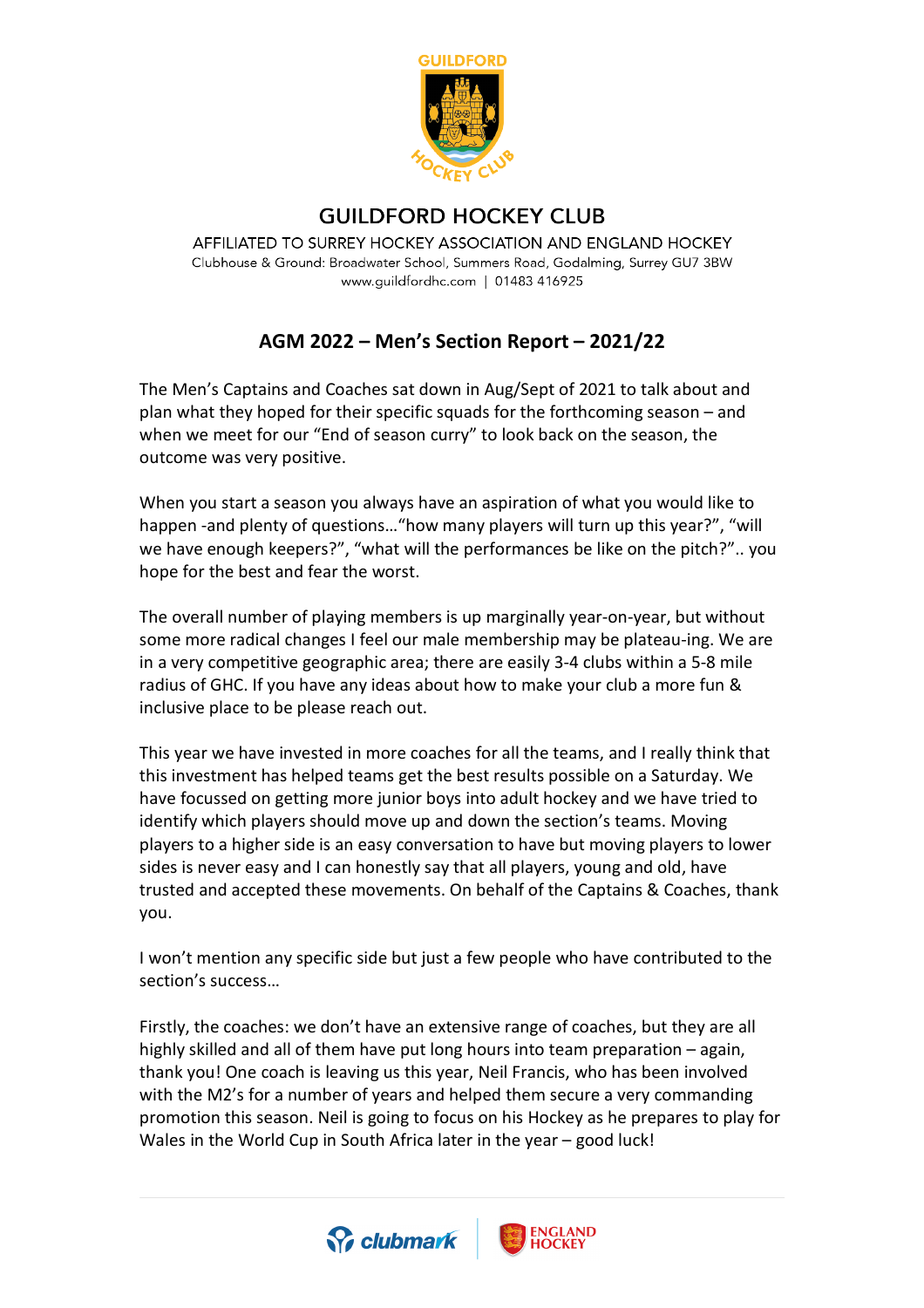The other person who has really helped me is Mike Fitter. Mike is relatively new to the club and has been incredible. In addition to being the Adult Fixture Secretary, he runs 2 sides on a Saturday (the Cavaliers), runs Back to Hockey on a Friday night, has organised a number of inter club "Mix-ups " bringing Men, Women and Juniors together, and in his spare time in the summer runs a another very successful Master Hockey mid-week social hockey. You are an incredible asset to the club, Mike, thank you!

So 2021/22 has been a great season and I am already heavily involved in 2022/23 planning …our goal is we can look back in 12 months' time to see continued success: more promotions, more players playing at a higher level and more social events.

Our goal is to be a Great a Place to Play fun & competitive hockey – great hockey for everyone. We have some of the best facilities in the South East and through the good work of many we try offer something for everyone. If you have any ideas on how we can make the club a better place, please let me know.

The other 2 names I must mention are Mens 2's Captain Harry Curtis and Alex "Lawts" Lawton (MO40s Pilgrims) who are both are standing down from their role as Captains. Both have been great to work with and on behalf of the players – thank you!

Well, for this year I can truly say I am very proud of what the Men's Section has achieved. It hasn't been 100% perfect but it's been very close.

Enjoy the summer off stay fit and healthy and see you in September.

*Mike Kefford – GHC Men's Captain* [men@guildfordhc.com](mailto:men@guildfordhc.com)